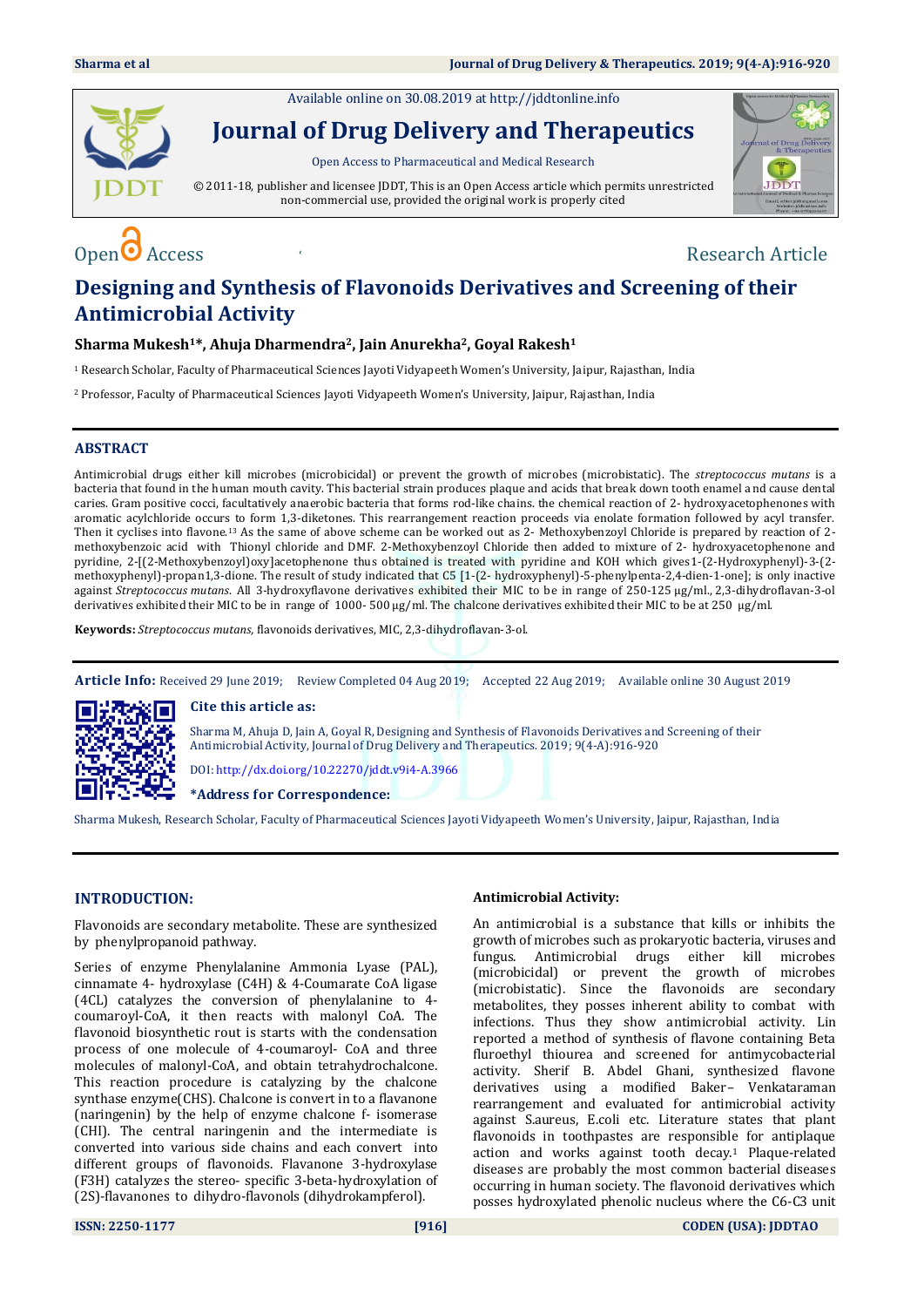is linked to an aromatic ring, exhibit a broad range of antimicrobial activity. The catechins as found in green tea is the one of example of it.<sup>54</sup> The *streptococcus mutans* is a bacteria that found in the human mouth cavity. This bacterial strain produces plaque and acids that break down tooth enamel and cause dental caries. A gram positive cocci, facultatively anaerobic bacteria that forms rod-like chains.

# **EXPERIMENTAL WORK:**

#### **Synthetic Scheme:**



The first step in this mechanism is an acid catalyzed aldol condensation between benzaldehyde and a Coumarone to an ortho-hydroxychalcone. Bromination of the alkene group gives a dibromo-adduct which rearranges to the flavonol by reaction with potassium hydroxide, which yield flavonol.13,14



The Baker-Venkataraman rearrangement is the chemical reaction of 2- hydroxyacetophenones with aromatic acylchloride occurs to form 1,3-diketones. This rearrangement reaction proceeds via enolate formation followed by acyl transfer. Then it cyclises into flavone.<sup>13</sup> As the same of above scheme can be worked out as 2- Methoxybenzoyl Chloride is prepared by reaction of 2 methoxybenzoic acid with Thionyl chloride and DMF. 2- Methoxybenzoyl Chloride then added to mixture of 2 hydroxyacetophenone and pyridine, 2-[(2-Methoxybenzoyl) oxy]acetophenone thus obtained is treated with pyridine and KOH which gives1-(2-Hydroxyphenyl)-3-(2- methoxy phenyl)-propan1,3-dione.This is then treated with conc.H2SO4 and acetic acid which gives flavone.

# **Antibacterial Activity**

The synthesize organic compounds were analyse in vitro for their antibacterial activity against *Streptococcus mutans*  which is pathogenic in human beings.

**Method:** the cup plate agar diffusion method using Nutrient

agar.

#### **Preparation of Nutrient broth:**

Nutrient broth (3.8 gm) was dissolved in 100 ml distilled water and pH was maintained to 7.2. This solution was sterilized by autoclaving at 15 psi for 20 min.

#### **Preparation of Inoculums:**

24 hours prior to these testing inoculations of the above bacterial cultures was made in the Nutrient broth and incubated at 370C for 18-24 hrs.

#### **Preparation of medium:**

2.8 gm Nutrient agar was dissolved into 100 ml distilled water It was sterilized by autoclaving at 15 psi for 20 min.

#### **Preparation of test solution:**

Each test compound (5 mg) was dissolved in dimethylformamide (5 ml) to give stock solution of concentration 1000 mcg/ml. Then the 0.1 ml of this solution was used for testing**.**

#### **Method of testing:**

Nutrient agar plates were prepared by pouring 15-20 ml of medium into each sterilised petridish and were allowed to set at the room temperature. The cell suspension was inoculated over the surface of agar medium using sterile cotton. The three cups were scooped in each plate using cork borer of 6mm diameter. Then the solution of test compounds (0.10 ml) was added in cups by using micropipettes and these plates are incubated at 370C for 48 hrs. The zone of inhibition is measured in mm.

#### **Determination of Minimum ihibitory concentration (MIC) Method:** Tube dilution /Broth dilution method

#### **Tube dilution technique**

One ml of double strength nutrient broth was added to a set of presterilized 5 test tubes (numbered from 1-5). To the first test tube, 1 ml complex solution (conc. =  $2000 \mu g/ml$ ) was added. After mixing, a solution (1 ml) from test tube no.1, it was transferred to test tube no.2 so as to obtain concentration of 1000 µg/ml. The same procedure (serial dilution) was followed for the remaining test tubes from no. 3 to no. 5 to get the concentration of compounds in the 500  $\mu$ g/ml, 250  $\mu$ g/ml and 125  $\mu$ g/ml. From the 5<sup>th</sup> test tube 1 ml of solution was discarded so as to get the equal volume in each test tube. Thus each tube having concentration of (2000, 1000, 500, 250, 125 µg/ml). To each test tube 20 µl of Streptococcus mutans suspension was added (inoculation). All test tubes were incubated at 37˚C for 24 hours and observed the turbidity. This sets of test tube were compared for determining the MIC.

#### **Table 1: MIC experimental set up**

| Micro-organism                      | Streptococcus   |  |
|-------------------------------------|-----------------|--|
|                                     | mutans          |  |
| Media                               | Double strength |  |
|                                     | nutrient        |  |
| Conc. of Compounds                  | $100\mu g/ml$   |  |
| Loaded volume of compounds          | 1 ml            |  |
| Loaded Volume of media              | 1 ml            |  |
| Volume of microbial suspension load | $20 \mu$        |  |
| Incubation temperature              | $37^{\circ}$ C  |  |
| Incubation period                   | 24 Hrs          |  |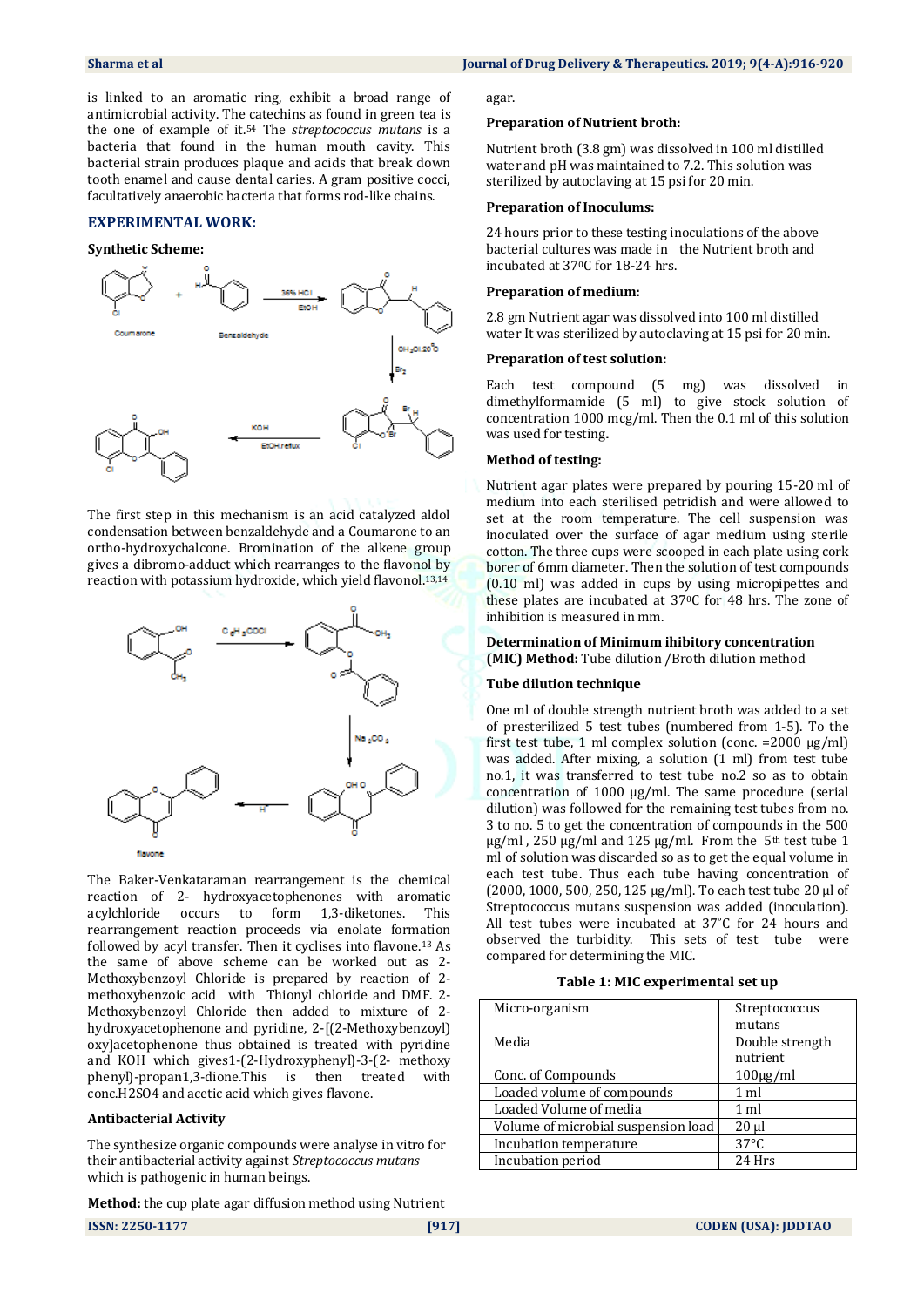# **RUSLTS AND DISCUSSION**

## **Antimicrobial (Antiplaque) Screening**

Antimicrobial activity against *Streptococcus mutans* has shown satisfactory results.

# **Zone of Inhibition**

The diameters of ZOI with streptococcus mutans were found to be satisfactory in all derivatives. The observation of ZOI suggested the antibacterial activity of tested compounds J1, J2, J3, J4, J6, V1, V2, V4 V5, R1, R2, R3, R4, R5, R6 against *Streptococcus mutans*.

### **Minimum inhibitory concentration**

On observation of positive results of antimicrobial activity, the MICs of synthesized compounds were determined by tube dilution method. Studies indicated the requirement of inhibitory concentration in order "chalcone derivatives > 2,3-dihydroflavan-3-ol derivatives > 3-hydroxyflavone derivatives*.* The result of study indicated that C5 [1-(2 hydroxyphenyl)-5-phenylpenta-2,4-dien-1-one]; is only inactive against *Streptococcus mutans*. All 3-hydroxyflavone derivatives exhibited their MIC to be in range of 250-125

µg/ml., 2,3-dihydroflavan-3-ol derivatives exhibited their MIC to be in range of 1000- 500 µg/ml. The chalcone derivatives exhibited their MIC to be at 250 µg/ml.

#### **Table 2: Zone of inhibition**

| Compound code  | Zone of inhibition               |  |  |
|----------------|----------------------------------|--|--|
|                | (Streptococcus mutans 1000µg/ml) |  |  |
| J <sub>1</sub> | 13mm                             |  |  |
| J <sub>2</sub> | $10 \text{ mm}$                  |  |  |
| J <sub>3</sub> | 12mm                             |  |  |
| J4             | 9mm                              |  |  |
| J <sub>5</sub> | NA                               |  |  |
| J6             | 15 <sub>mm</sub>                 |  |  |
| V1             | 6 <sub>mm</sub>                  |  |  |
| V <sub>2</sub> | 12mm                             |  |  |
| V <sub>3</sub> | 7mm                              |  |  |
| V4             | 6 <sub>mm</sub>                  |  |  |
| V <sub>5</sub> | 10 <sub>mm</sub>                 |  |  |
| V <sub>6</sub> | NA                               |  |  |
| R1             | 10 <sub>mm</sub>                 |  |  |
| R <sub>2</sub> | 12mm                             |  |  |
| R <sub>3</sub> | 13mm                             |  |  |
| R <sub>4</sub> | 10 <sub>mm</sub>                 |  |  |
| R5             | 11mm                             |  |  |
| R <sub>6</sub> | 9mm                              |  |  |
|                | ×                                |  |  |

# **Table 3: MIC of flavonoid derivatives with** *Streptococcus mutans*

| Compound       | % Transmittance |           |                |                |  |
|----------------|-----------------|-----------|----------------|----------------|--|
| code           | $1000 \mu g/ml$ | 500 μg/ml | $250 \mu g/ml$ | $125 \mu g/ml$ |  |
| J <sub>1</sub> | 37              | 34        | 30             | 17             |  |
| J <sub>2</sub> | 24              | 26        | 29             | 16             |  |
| J3             | 18              | 27        | 17             | 19             |  |
| J4             | 33              | 35        | 28             | 19             |  |
| J5             | 30              | 31        | 29             | 26             |  |
| J6             | 31              | 39        | 34             | 27             |  |
| V1             | 30              | 37        | 41             | 25             |  |
| V <sub>2</sub> | 27              | 33        | 30             | 27             |  |
| V3             | 32              | 34        | 36             | 12             |  |
| V4             | 33              | 36        | 25             | 15             |  |
| V <sub>5</sub> | 33              | 35        | 28             | 19             |  |
| V <sub>6</sub> | 32              | 33        | 30             | 28             |  |
| R1             | 30              | 39        | 35             | 27             |  |
| R2             | 47              | 24        | 21             | 25             |  |
| R <sub>3</sub> | 34              | 15        | 18             | 15             |  |
| R4             | 58              | 43        | 23             | 27             |  |
| R <sub>5</sub> | 44              | 48        | 32             | 30             |  |
| R <sub>6</sub> | 53              | 16        | 13             | 18             |  |



#### **Figure 1 MIC of 2-hydroxy chalcone derivatives**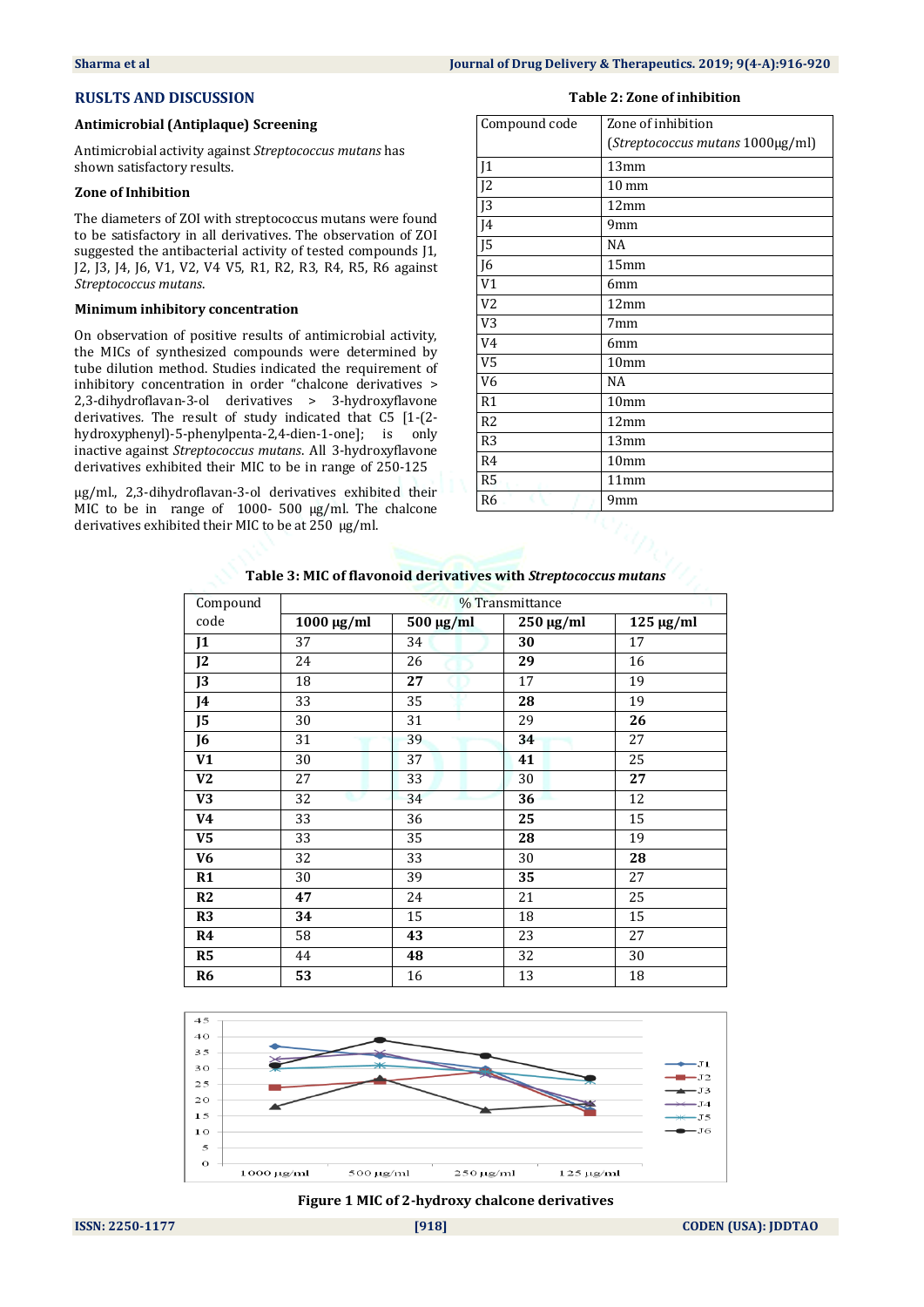





The screening results have shown the contribution of electron withdrawing group to antimicrobial activity. As electron withdrawing ability increases

### **CONCLUSION:**

The 2'-hydroxychalcone derivatives, 3-hydroxyflavone derivatives and 2,3- dihydroflavan 3-ol derivatives were synthesized and were confirmed by physicochemical and spectral analysis. The result of study indicated that C5 [1-(2 hydroxyphenyl)-5-phenylpenta-2,4-dien-1-one]; is only inactive against *Streptococcus mutans*. All 3-hydroxyflavone derivatives exhibited their MIC to be in range of 250-125 µg/ml., 2,3-dihydroflavan-3-ol derivatives exhibited their MIC to be in range of 1000- 500 µg/ml. The chalcone derivatives exhibited their MIC to be at 250 µg/ml.

#### **REFERENCES:**

- 1. Jen Kun Lin and Meng Shih Weng, Flavonoid as Nutraceuticles
- 2. Halliwell B and Gutteridge J in Free Radicals in Biology and Medicine 2007.
- 3. Finaud J ; *Sports Medicine* 2006; 35 (4): 327-358
- 4. Hideo Ohashi, Tetsuya Kyogoku, Takahiro lshikawa, *J Wood Sci* 1999; 45:53-63
- 5. Haenen GR, Bast A. Nitric oxide radical scavenging of flavonoids. *Methods Enzymol* 1999; 301:490–503.
- 6. Shuji Kitagawa, Hiromi Sakamoto, and Hiromi Tano, Inhibitory Effects of Flavonoids on Free Radical-Induced Hemolysis andTheir Oxidative Effects on Hemoglobin, *Chem. Pharm. Bull*. 52(8), 2004; 999-1001.
- 7. Korkina LG, Afanas'ev IB. Antioxidant and chelating properties of flavonoids. *Adv Pharmacol* , 1997; 38:151–63
- 8. US patent: US 6346364 Zyang .
- 9. Kerry NL, Abbey M. Red wine and fractionated phenolic compounds prepared from red wine inhibit low density lipoprotein oxidation in vitro. *Atherosclerosis*, 1997; 135:93– 102.
- 10. Shutenko Z, Henry Y, Pinard E, Influence of the antioxidant quercetin in vivo on the level of nitric oxide determined by

electron paramagnetic resonance in rat brain during global ischemia and reperfusion*. Biochem Pharmacol* 1999; 57: 199– 208.

- 11. Van Acker SA, Tromp MN, Haenen GR, van der Vijgh WJ, Bast A. Flavonoids as scavengers of nitric oxide radical. *Biochem Biophys Res Commun,* 1995; 214: 755–9.
- 12. Chang WS, Lee YJ, Lu FJ, Chiang HC., Inhibitory effects of flavonoids on xanthine oxidase. *Anticancer Res*, 1993; 13: 2165–70.
- 13. Manach C, Morand C, Texier O., Quercetin metabolites in plasma of rats fed diets containing rutin or quercetin*. J Nutr*, 1995; 125:1911–22.
- 14. Cos P, Ying L, Calomme M., Structure-activity relationship and classification of flavonoids as inhibitors of xanthine oxidase and superoxide scavengers. *J Nat Prod*, 1998; 61:71–6.
- 15. Friesenecker B, Tsai AG, Allegra C, Intaglietta M., Oral administration of purified micronized flavonoid fraction suppresses leukocyte adhesion in ischemia-reperfusion injury: in vivo observations in the hamster skin fold. *Int J Microcirc Clin Exp* 1994; 14:50–5.
- 16. Cho, J.W. Cho, S.Y. Lee, S.R. Lee, K.S. Onion extract and quercetin induce matrix metalloproteinase-1 in vitro and in vivo. Int. J. Mol. Med. 2010; 25, 347–352. [PubMed]
- 17. Chuang, S.Y. Lin, Y.K.; Lin, C.F. Wang, P.W. Chen, E.L. Fang, J.Y. Elucidating the skin delivery of aglycone and glycoside flavonoids: How the structures affect cutaneous absorption. Nutrients 2017; 9, 1304.
- 18. Nagoba, B.S. Suryawanshi, N.M. Wadher, B. Selkar, S. Acidic environment and wound healing: A review. Wounds 2015; 27, 5–11. J. Clin. Med. 2020; 9, 109 15 of 17
- 19. Nagoba, B. Davane, M. Gandhi, R. Wadher, B. Suryawanshi, N. Selkar, S. Treatment of skin and soft tissue infections caused by Pseudomonas aeruginosa—A review of our experiences with citric acid over the past 20 years. Wound Med. 2017, 19:5–9.
- 20. Bessa, L.J. Fazii, P. Di Giulio, M. Cellini, L. Bacterial isolates from infected wounds and their antibiotic susceptibility pattern: Some remarks about wound infection. Int. Wound J. 2013; 12, 47–52.